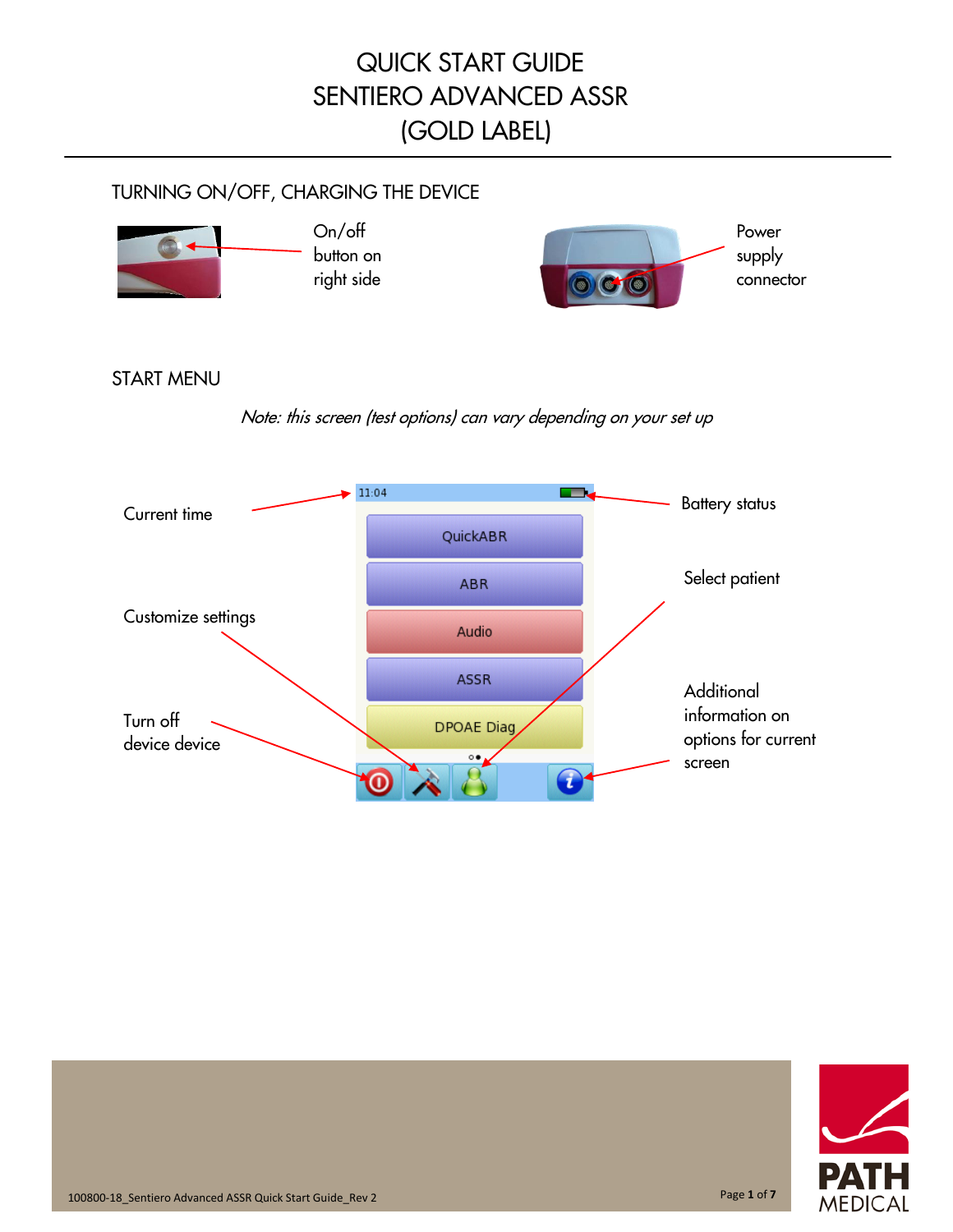**TESTING** 

AUDITORY STEADY STATE RESPONSE (ASSR)



Connect the transducer to the appropriate connector:

Headphones or insert earphones: blue connector Probe: red connector Second probe for binaural testing: blue connector

Clean the patient's skin and place the electrode pads. Connect the clips to the corresponding sites. Recommended montage is:



White: high forehead Black: cheek Red: mastoid

For binaural testing, place red electrode on the nape.

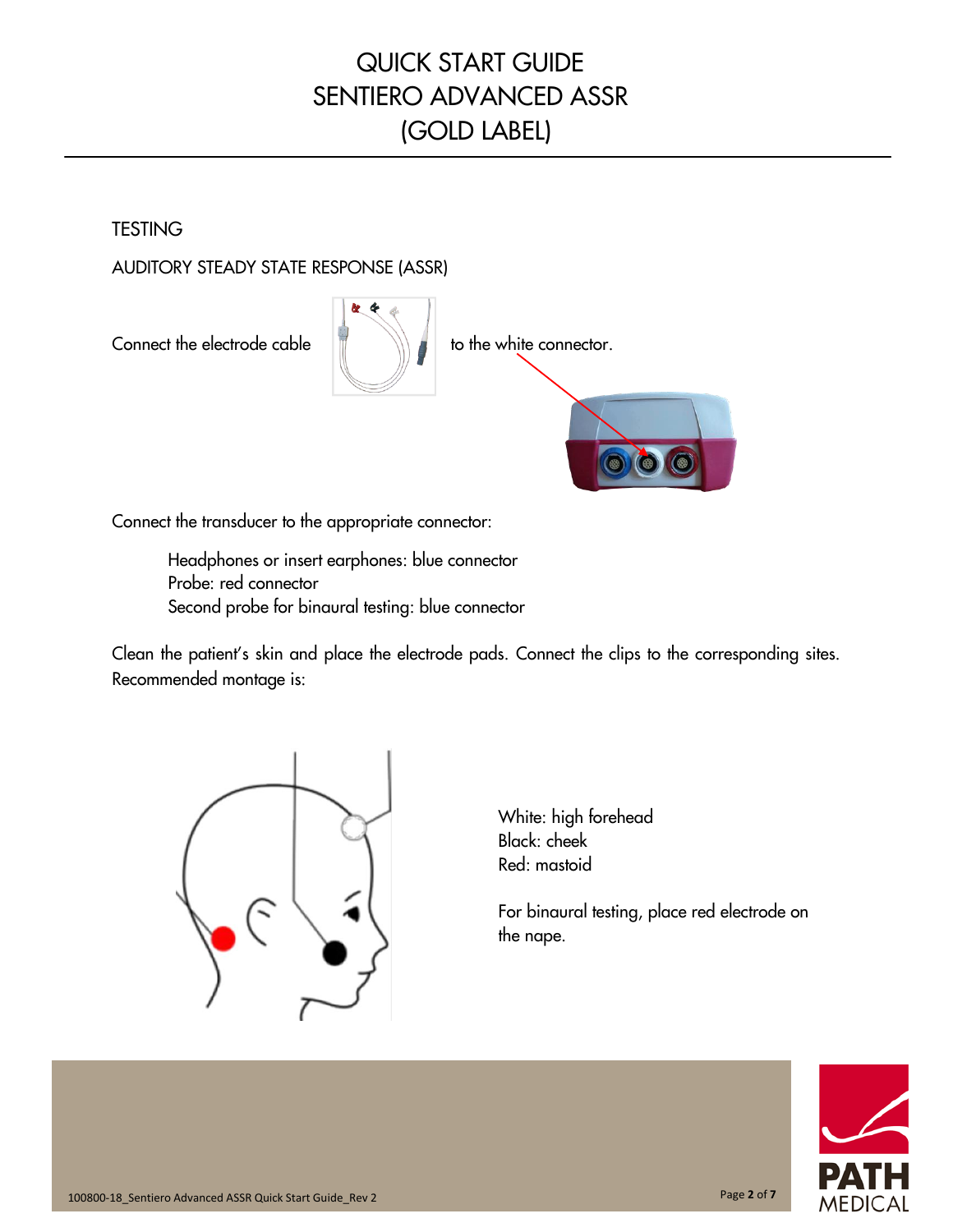If you are using an ear probe or insert earphones, select the appropriate ear tip size and place it on the probe tip. Insert the probe in the ear making sure that the ear tip fits tightly into the ear canal.

If you are using headphones, place them over the ears.

#### Select ASSR

**Select** 

test

Select the protocol you would like to use. To change the parameters, select one of the presets and then the tools button at the bottom of the page:

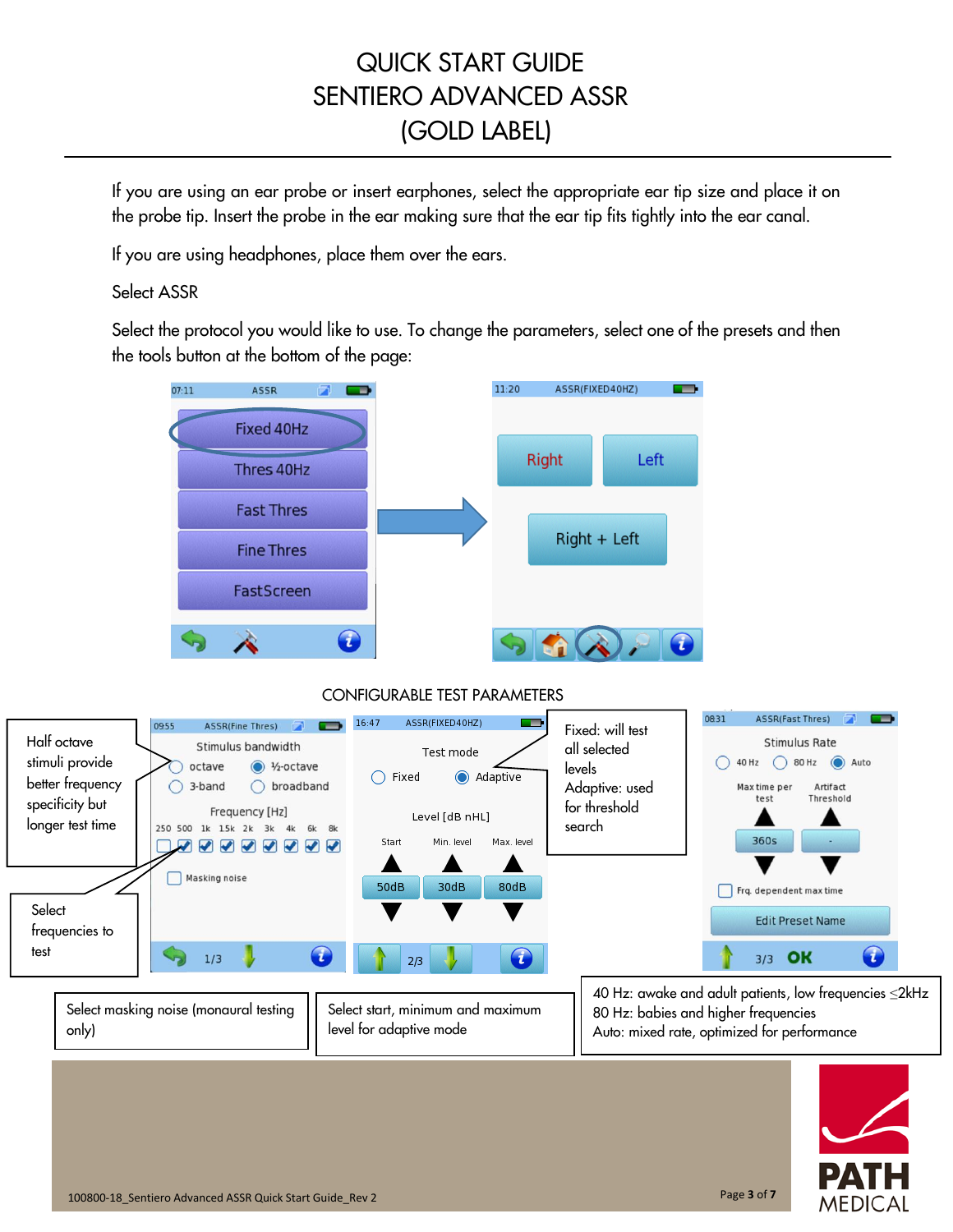Select the test ear by pressing either the Right or Left button, or Right + Left for binaural testing. Binaural testing is available when headphones, insert phones or two ear probes are connected.

| 11:20 | <b>ASSR</b>  |              |  |
|-------|--------------|--------------|--|
|       | <b>Right</b> | Left         |  |
|       |              | Right + Left |  |
|       |              |              |  |

Make sure the patient is sitting or lying down comfortably.

An impedance check will be performed prior to measurement. If impedance is below 6 k ohm, the start button will become available. You can configure the settings for the test to *autostart* if the impedance is lower than 4 k ohm. If impedance is higher than 6 k ohm but below 12 k ohm, a skip button will become available. An impedance below 6 k ohm is recommended for best test results.



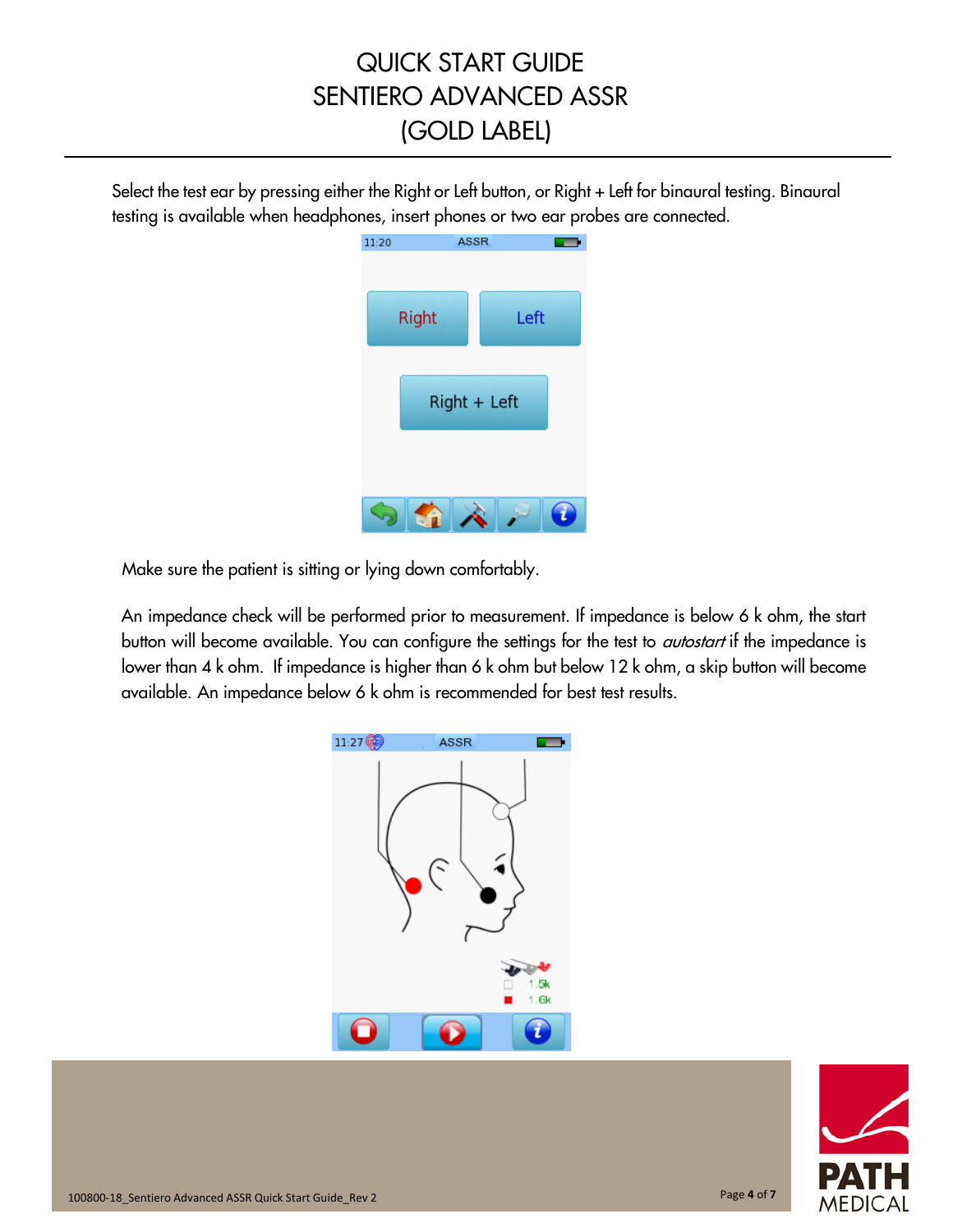If you are using an ear probe, a calibration will be performed together with the impedance check. You can select the simple calibration or the expert calibration mode in the device set up.

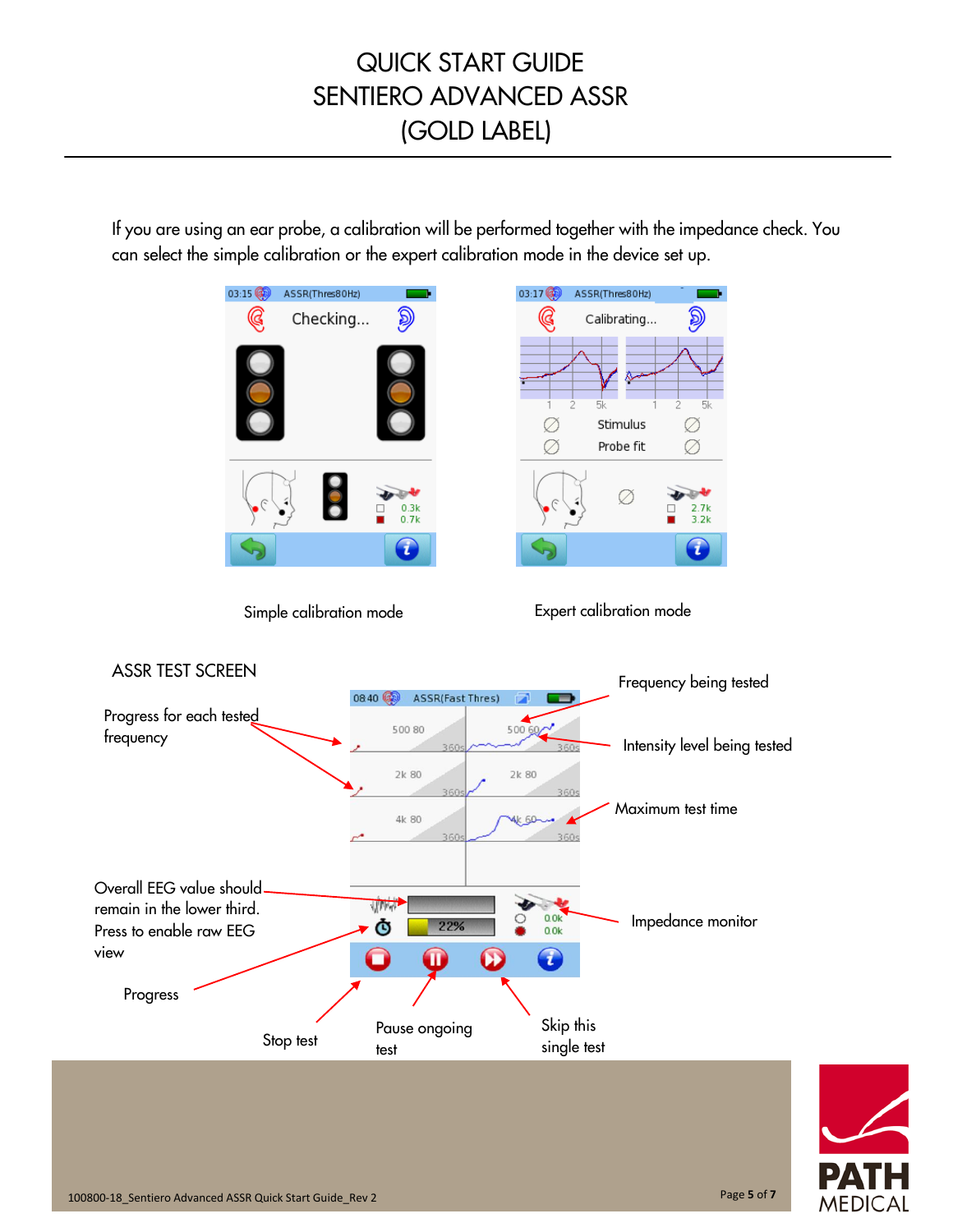#### ASSR TEST RESULTS

Please note that the estimated audiogram is only available in the adaptive test mode.









Summary of test